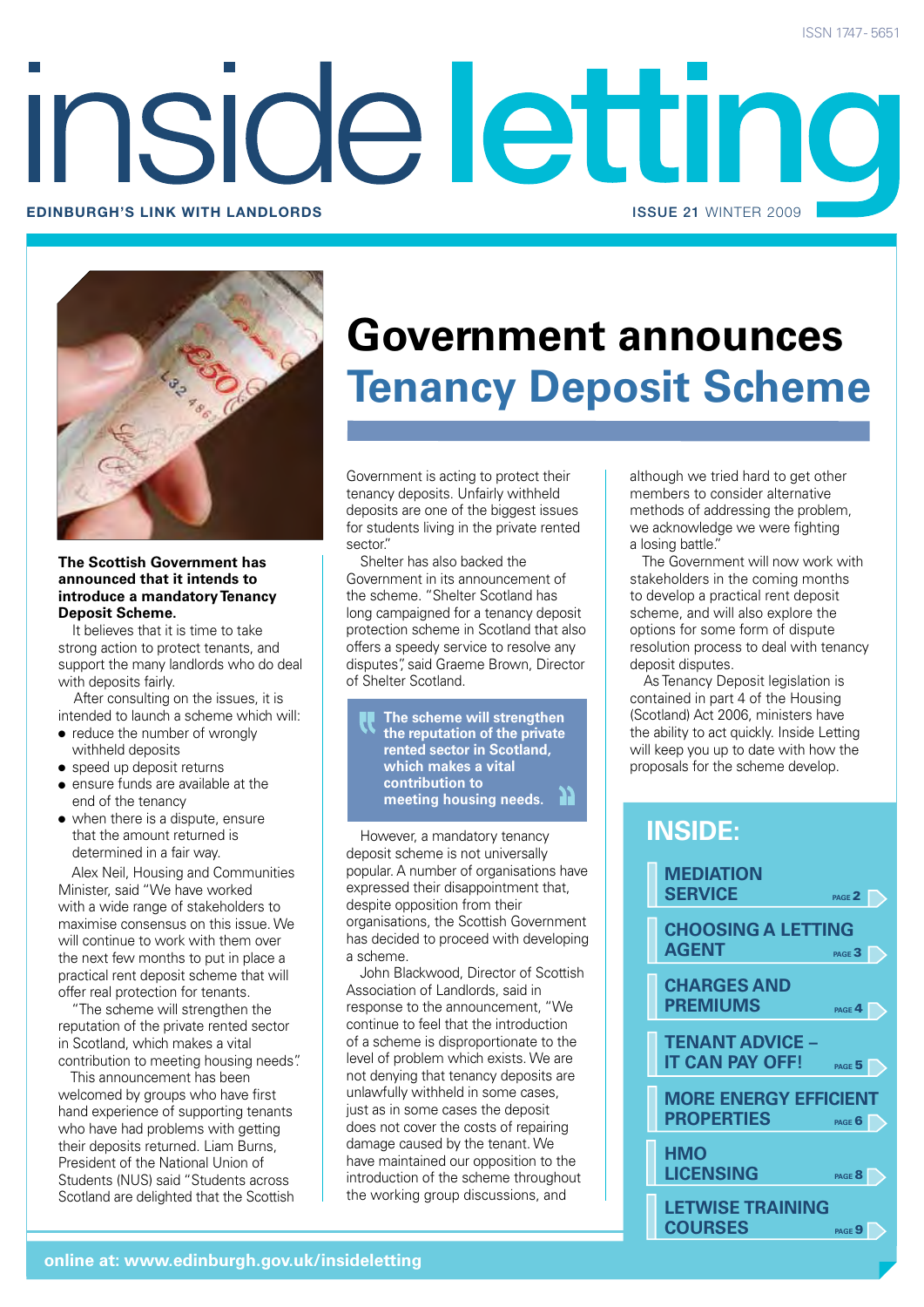# **welcome**



**Lindsay Souter Editor**

Welcome to Issue 21 of Inside Letting. Earlier this year the City of Edinburgh Council commissioned a range of new services that aim to prevent homelessness. In this issue, you can find out more about some of the services which private landlords and agents may be able to benefit from.

On page 2 you will find information about the Cyrenians Homeless Prevention Service which enables landlords and tenants to access specialist mediation and support.

On Page 5 you can find out about the Edinburgh Housing Advice Partnership which can offer support to private tenants in difficult situations. Both of these services aim to help resolve problems which might be threatening the tenancy.

Also in this issue, we bring you details of the Energy Assistance Package and Home Insulation Scheme which landlords can tap into to help achieve a better rating on their Energy Performance Certificates.

As ever, Inside Letting aims to keep landlords and agents in Edinburgh fully up to date on developments in private renting. With the announcement that there will be a Tenancy Deposit Scheme in Scotland, landlords and agents have even more to think about. Rest assured, Inside Letting will bring you all the news as it happens.

**insideletting@edinburgh.gov.uk**

## **Mediation Service for Landlords and Tenants**

**Do you have tenants that need to improve their relationships with neighbours, or have tenants whose relationship is breaking down? Do you have a difference of opinion over a deposit deduction? Is your tenant withholding rent? Are you considering ending someone's tenancy?**

The Cyrenians Homelessness Prevention Service (HPS) has a landlord and tenant mediator who can provide help.

Newly commissioned by the City of Edinburgh Council, the HPS provides support for people who have not yet made a homelessness presentation but are at a heightened risk of becoming homeless in the near future.

One of the key aspects of this service is mediation – which is offered between landlords and their tenants or mortgage holders and their creditors.

The mediator acts as a middle person to facilitate that difficult conversation which might make the difference

that enables someone to remain in their existing home. This service is particularly for people who have not been homeless before and are likely to have been directly affected by the financial crisis faced by many today.

The aim of mediation is not to allocate blame or point fingers. The objective is to provide the space and opportunity for people to have difficult conversations which lead to constructive actions, healthier relationships in the future and, wherever possible, resolution to the conflict that has arisen.

Mediation is not an easy option. Each party is asked to discuss their position with the mediator. Subsequently a face-to-face meeting takes place to talk through differences and problems. The mediator convenes this meeting and is there to manage the discussions to stop them from getting out of hand. However, our experience to date is that problems are resolved amicably and it is possible to

stop homelessness from happening, whilst meeting the requirements of landlords and lenders.

It is likely that the mediation will highlight support issues for tenants and home owners. Therefore, the service provides support for those involved to work through these problems, which are often to do with how they manage their finances.

Please contact the Cyrenians HPS to see if they can help you to resolve the situation whilst avoiding homelessness.

The mediation aspect of the Cyrenians HPS is provided in partnership with SACRO's Edinburgh Community Mediation Service.

For more information or to make a referral contact the Cyrenians Homelessness Prevention Service. Tel: 0131 475 2556

E-mail: **hps@cyrenians.org.uk** Web: **www.cyrenians.org.uk**

#### Inside Letting is published by The City of Edinburgh Council. Please contact:

**Lindsay Souter, The City of Edinburgh Council Chesser House, 500 Gorgie Road Edinburgh EH11 3YJ**

All rights reserved. Material contained in this publication MAY NOT BE REPRODUCED, IN WHOLE OR IN PART, WITHOUT PRIOR permission of the City of Edinburgh Council (OR OTHER COPYRIGHT OWNERS). WHILST EVERY EFFORT IS MADE TO ENSURE THAT THE INFORMATION GIVEN HEREIN IS ACCURATE, NO LEGAL responsibility is accepted for any errors, omissions or misleading statements.

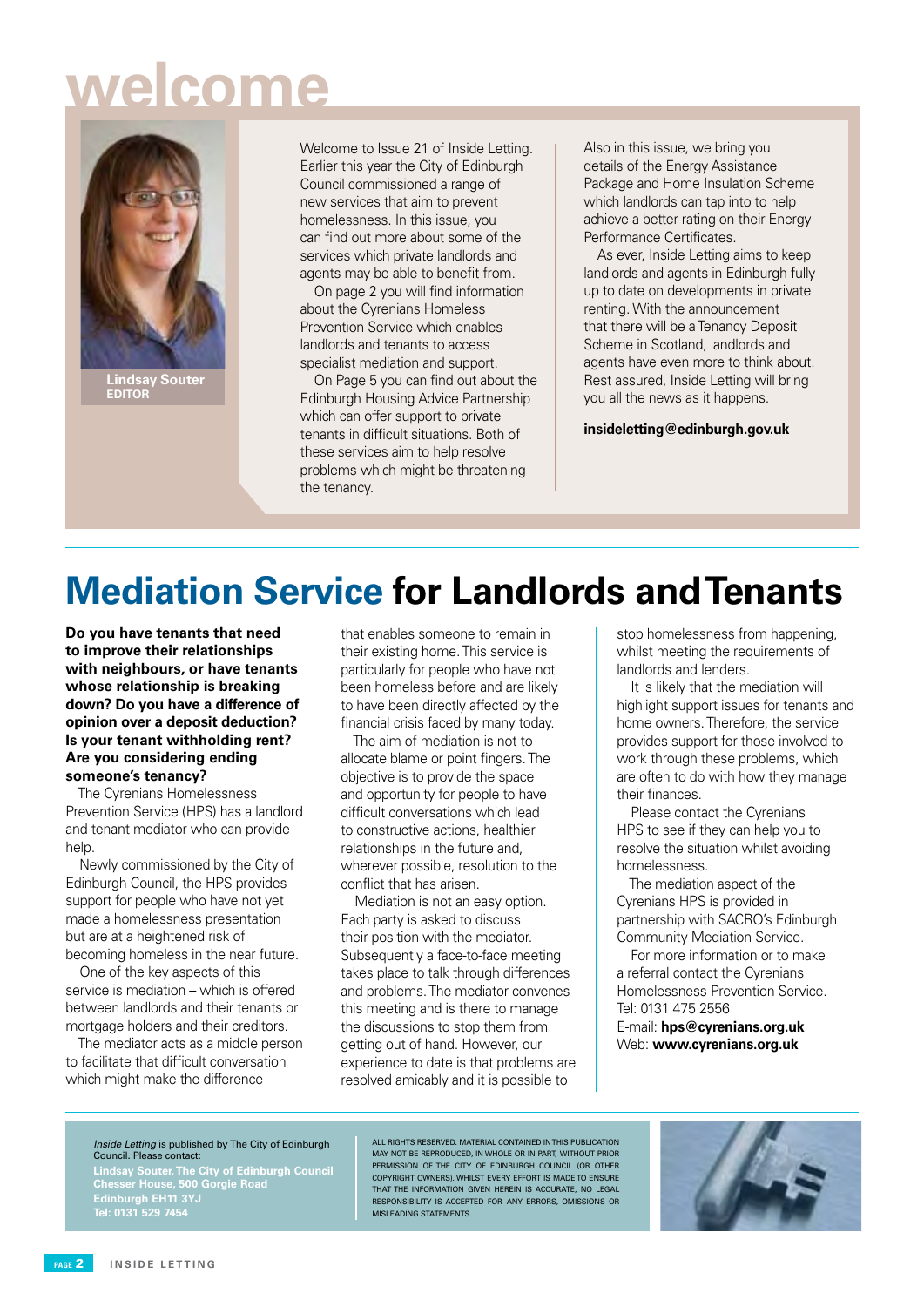## **Choosing a Letting Agent**

#### **Peter Grant Chief Executive** of Grant Management

**Over the past decade more than a million Britons have become landlords. The first step to a successful buy-to-let investment is without doubt selecting the right property, but what you do next is just as important.** 

Even when rental demand is high, landlords should always ensure that the property is in the best possible condition so that you can attract quality tenants.

Make sure you find time to do your research and pitch the property at the right price. Look on the internet, in local papers, or better still speak to letting agents who can offer invaluable advice.

It is important that as a landlord you are aware of the legal aspects of letting out your property. Good agents will be able to guide you through the maze of legal obligations, energy performance certificates, tenancy agreements and dealing with deposits. Good agents will also keep you informed of changes to regulations as they occur to ensure your property complies.

"The majority of letting agents in Edinburgh are unregulated. For additional protection you can use a letting agent that is regulated by the Royal Institution of Chartered Surveyors (RICS). They will be subject to annual audits and must conform to strict standards in the way they act and treat their clients. It also means the company will employ professional surveyors who have degrees in property management.

"Make sure your letting agent carries out a full reference check on any tenants and not just a credit check. This should include: employer confirmation, address verification, identity checks, bank account verification and credit searches."

**Jonathan Gordon** *MRICS Director Clan Gordon*



A letting agent can be extremely helpful when introducing and vetting prospective tenants, advising and arranging inventory and condition reports and changes to utility accounts and council tax. It will also collect the rent and pay it into your account, pay bills on your behalf, inspect the property, recommend and oversee any maintenance, repairs and redecoration.

So as a tenant or as a landlord, how do you find a good letting agent? An obvious thing to look for is if they are a member of a professional body such as ARLA or RICS. This will mean the agent is following a

"Choosing a good letting agent can be daunting for any landlord or prospective tenant. If you are a landlord looking to place your property with an agent make sure that they are a member of an Accreditation Scheme like Edinburgh Landlord Accreditation (ELA) or Landlord Accreditation Scotland (LAS). ELA and LAS are schemes regarded by the Scottish Government and the City of Edinburgh Council as recognised industry quality standards worthy of government support. Using an Accredited Agent is the best way to ensure that your property is looked after by people who comply with the highest standards of property management and have a robust complaints procedure in place if things go wrong." **John Blackwood** *MD of Gladstones Property Investment Managers* **www.gladstonesproperty.com**

code of conduct and the tenant deposit is guaranteed. It's a bit like booking a holiday through ABTA.

Other questions to ask are how long they have been in business, how much do they charge and what do they do for the money. Ask for a full breakdown of charges and charges to come. A low management fee could indicate extra one off charges. What are the hidden charges to both tenants and landlords?

Why not ask to speak to some of their other clients to get their feedback. Have they any other forms of accreditation eg through the local council or IIP (Investors In People). Look for logos on offices and letterheads. Our advice would be to choose a letting agent based on his track record and professionalism.

Any letting agent should take the pain away from managing your property, making it a seamless, stress-free and lucrative arrangement.

For more information on what to look for in a letting agent please visit **www.arla.co.uk** 

"Licensed ARLA agents must demonstrate a minimum level of knowledge before becoming accepted. They must have passed examinations and undertake continuous professional development to remain licensed. The main benefits of being looked after by an ARLA agent are that the agent will be kept up-to-date with housing legislation and offer safeguards for both landlords and tenants by guaranteeing the security of client funds. Unregulated agents, although accredited, cannot give the guarantees regarding client and tenants funds that ARLA or RICS agents provide. ARLA agents also offer a formal complaints procedure, which is available to both landlords and tenants and includes a financial redress scheme."

**Brian Adair** *Executive Chairman of Ryden Lettings*  **www.rydenlettings.co.uk**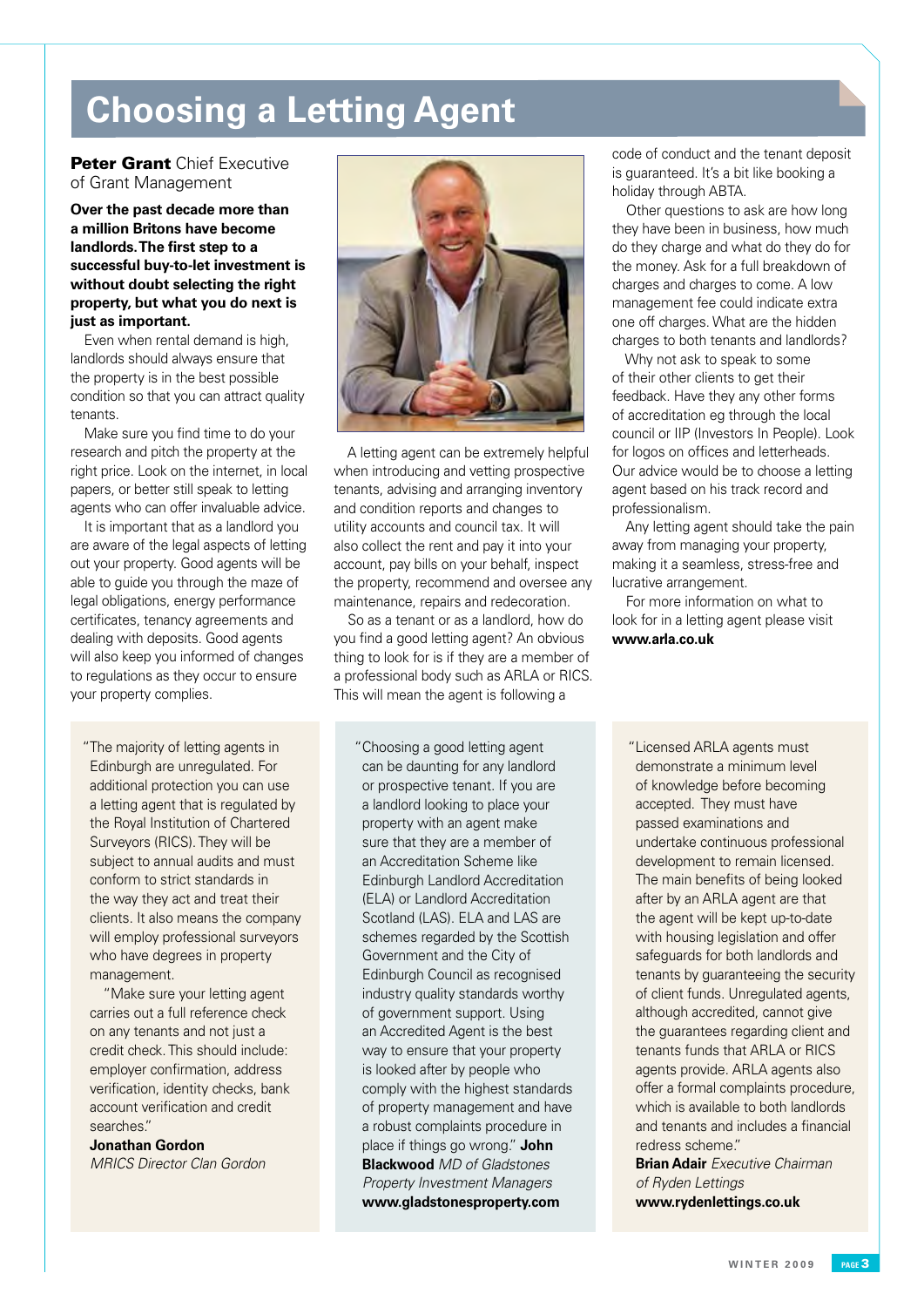

## **CASE NOTES:**

## **Charges and Premiums**

**The Rent (Scotland) Act 1984 (as amended) prohibits landlords from charging tenants for the cost of preparing a lease, 'key money', administration charges, reference checking or for the cost of preparing an inventory. All of these charges are known as 'premiums'.**

Many renters are first time tenants and have no knowledge of tenancy law. In many cases, they pay what they are asked for, particularly when it comes to certain payments which are sought to secure a tenancy.

It is not uncommon for prospective tenants to be asked by many letting agents to be asked to pay a variety of costs and fees … terms used include 'key money', 'holding deposits', 'administration fees', 'tenancy reference fees' and 'sign-up fees'.

In most cases, they are told that if these sums are not paid, then they will not be given a tenancy. In some cases they are even told that these fees are 'non refundable' even if their 'application' for a tenancy does not proceed or, worse still, even if the agency or the landlord decide not to proceed.

The law is very clear on these matters. The Rent (Scotland) Act 1984 (as amended) prohibits landlords from charging tenants and amount which constitutes a 'premium'. Section 90 of that Act states that 'premium' includes any fine or other sum and any other pecuniary consideration in addition to rent.

The section excludes from that definition a deposit taken by a landlord which is returnable at the termination of a tenancy given as security for the tenant's obligations for 'utility' bills and for damage to the dwelling-house or contents. Such a deposit cannot exceed two months' rent.

Any other payment sought by a landlord is therefore prohibited by law. The 1984 Act also makes it a criminal offence to require the payment of any premium as a condition of the grant of a tenancy.

Further, the provisions of the Housing (Scotland) Act 1988 require a landlord to prepare a written tenancy agreement, have it signed by both parties and give a copy to the tenant. The law specifically states that this must be done at no cost to the tenant.

**'Premium' includes any fine or other sum and any other pecuniary consideration in addition to rent.**

Landlords and letting agents should not ask for any payments from a prospective tenant which would constitute an 'unlawful premium'. The simplest course of action is to seek only the deposit detailed above.

One exception to this might be a 'holding deposit'. A prospective tenant might be asked to make payment of certain monies to 'hold' a tenancy for a short period, perhaps after viewing a house or flat. This payment is designed to ensure that the prospective tenant gets 'first refusal' on the vacant property. Such payments would not be unlawful so long as they are returnable to the tenant either when the tenancy is completed or if the tenant decides not to proceed. Any letting agent who suggests that a holding deposit is 'non refundable' is breaching the law.

No doubt many letting agents will claim that what they charge is lawful and that tenants have never complained about paying their 'administration fees'. That is probably because most tenants have no knowledge of housing law. The income of the letting agent should be obtained from the person they are acting for, the landlord, not the tenant. If landlords want to 'recover' these costs then it should be done through the rental income from the property, not as a cost from prospective tenants.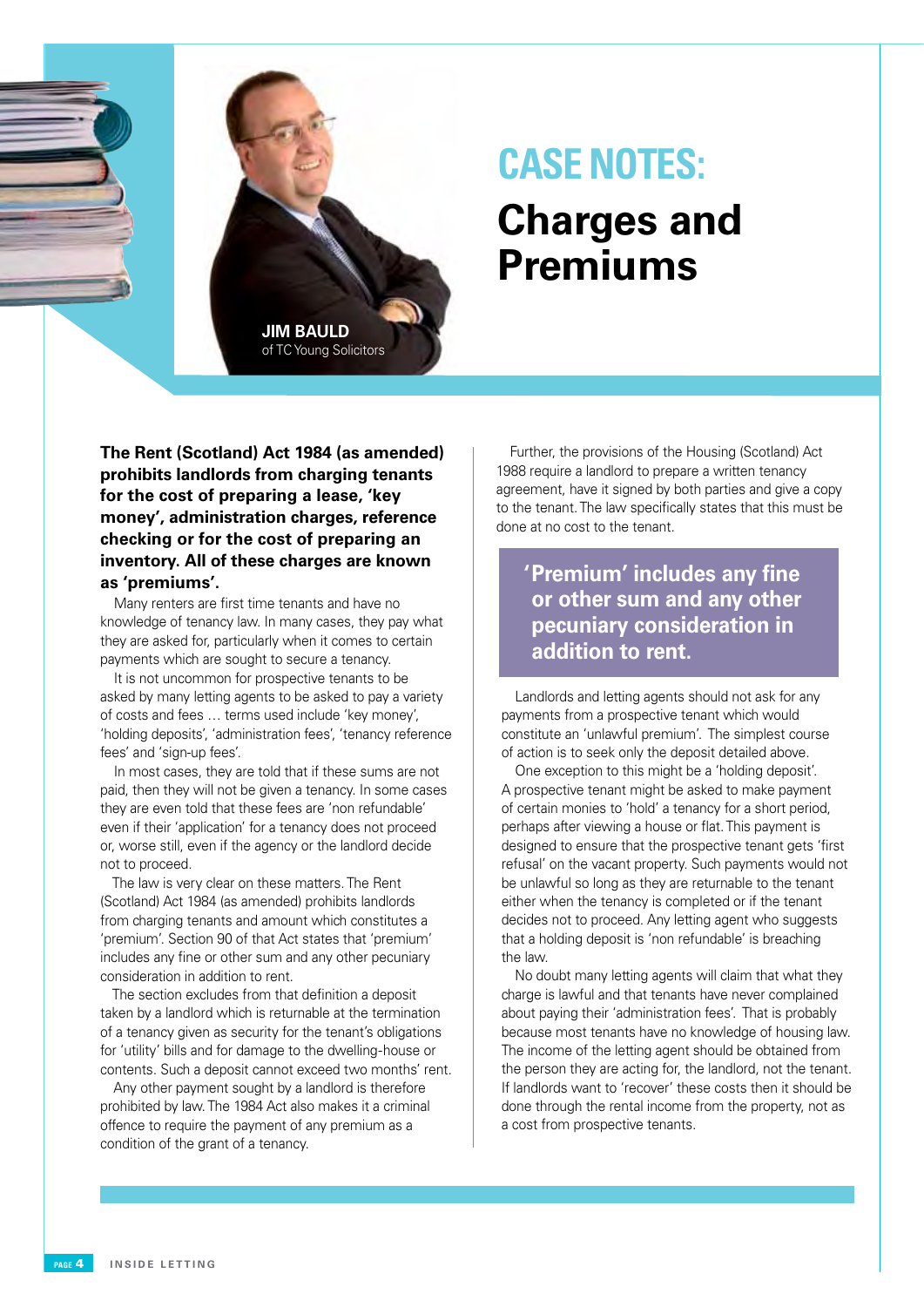# **Market Report**

### **Stewart Pitt of Click-let gives us his overview of Edinburgh's rental market**

Click-let

2008 was a volatile year in the Edinburgh and Fife rental sector, with the credit crunch having a major impact on the property market as a whole.

The weakening job market in Edinburgh and Fife along with the continued uncertainly in the housing market, resulted in rental reductions and increased void periods in the first half of 2009. In addition to the dramatic reduction in the number of tenancy applications from immigrant workers, Government statistics show a 50 percent reduction in the number of people from former eastern block countries applying for national insurance numbers. Job insecurity and deterioration in the exchange rate make Britain a far less appealing option than over the last few years.

Despite these factors new landlords continue to enter the rental market. We have found a significant proportion of new landlords have opted for letting out their property after having been unable to sell. As this increase has not been matched by a similar increase in prospective tenants it makes it important for landlords to present their property well at viewings and set a competitive rental price.

The properties (mostly one and two bedrooms) which have moved from the selling to the rental market are often furnished and decorated to a very high standard. This means that established Edinburgh landlords who have been letting their property for a number of years are now having to consider freshening up the decor, replacing tired

furniture and dressing beds to compete with these new rental properties.

From mouse -

www.click-let.com

To house

ᡐᢦ

Student properties with three, four and five bedrooms and an HMO licence are bucking this trend by continuing to be fiercely sought-after, having very short void periods and not experiencing falls in rentals. The student market will only strengthen as it is generally accepted student numbers in Edinburgh will continue to grow over the coming few years. However new landlords who require an HMO licence must be aware that the City of Edinburgh Council is reminding landlords that all properties must have a licence **before** tenants move in.

## **Tenant Advice** – it can pay off!

#### **The Edinburgh Housing Advice Partnership (EHAP) is one of the City of Edinburgh Council's newly commissioned services aimed at preventing homelessness.**

It is a neighbourhood-based housing advice, information and representation service for tenants of all tenure types and owner-occupiers, with a focus on early intervention. EHAP is seeking to develop links with private landlords because private landlords are key stakeholders in promoting the timely uptake of advice services by their tenants.

Current statistics from EHAP partner agencies suggest that the majority of tenants in financial difficulties do not seek assistance from advice agencies until court proceedings have been initiated.

Furthermore it is anticipated that advice services will see an increasing number of people presenting in these circumstances due to the recent implementation of Section 11 of the Homelessness (Scotland) Act 2003, which places a duty on landlords and lenders to notify their local authority whenever legal proceedings for recovery of property are initiated.

EHAP aims to reverse this trend by giving tenants pre-emptive advice in order to prevent common issues like rent arrears from escalating to the point where a landlord has no choice but to take court action.

Landlords will also benefit from promoting EHAP to their tenants. By encouraging individuals to seek advice early, landlords can help reduce the number of cases going through the courts and save their own time and money.

Services EHAP advisers can offer to tenants include:

- $\bullet$  assistance with benefits problems/issues
- $\bullet$  benefit checks and income maximisation
- advice and assistance on payment of Local Housing Allowance direct to the landlord
- $\bullet$  debt advice
- information on tenant rights and responsibilities
- $\bullet$  referrals to other local services
- pre-court advice and representation in some cases.

Any landlord wishing to refer a tenant to EHAP or wanting to find out more information about the service should contact the Administrator on 0845 302 460.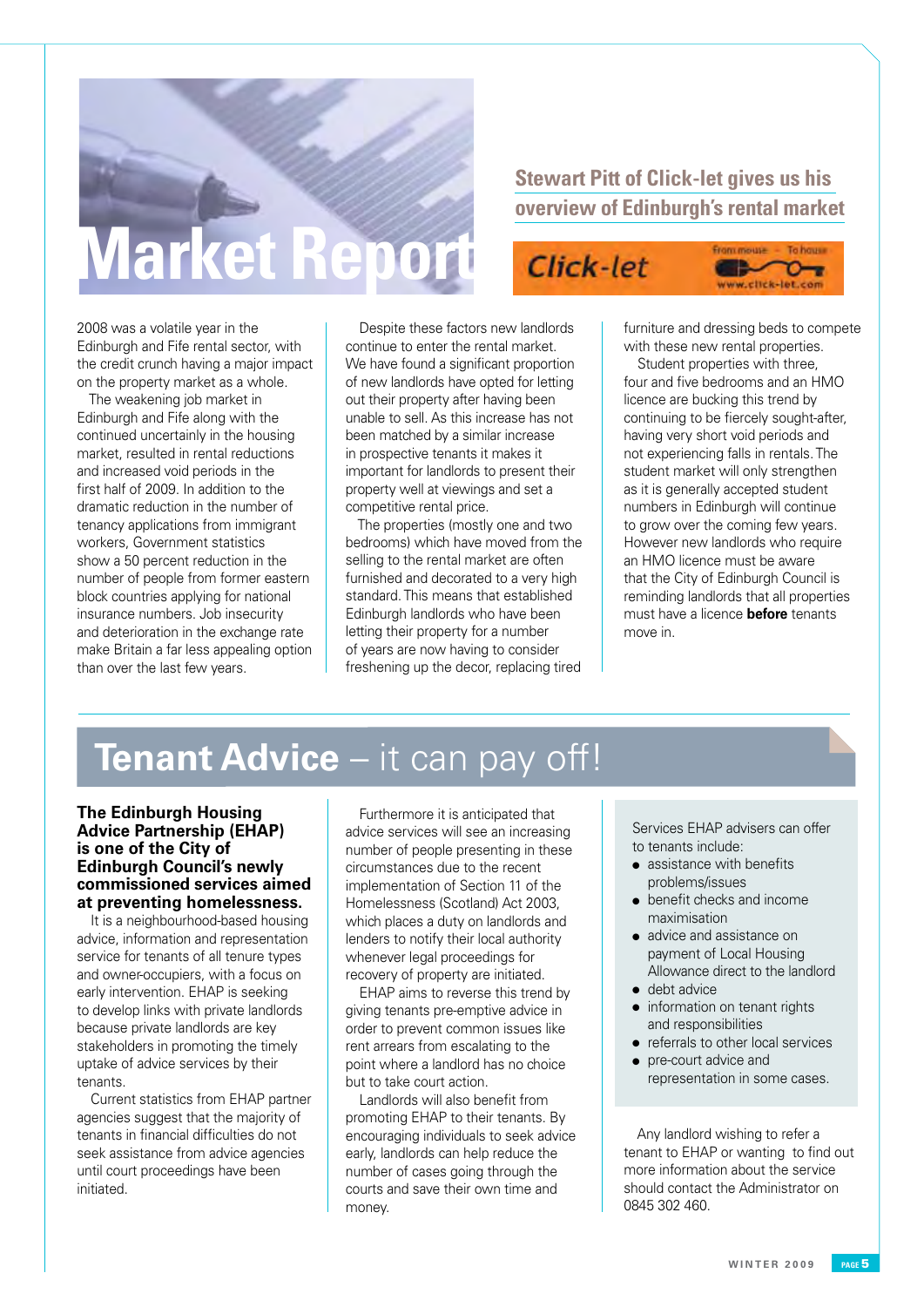# **Making Rented Properties**

**The need to make properties more energy efficient is one of the key issues facing private landlords today. However, the perceived cost of upgrading a property to make it more energy efficient can deter even the most energy conscious landlord from taking that first step.**

Mike Thornton, Director, Scotland for the Energy Saving Trust, explains why making properties more energy efficient can reap significant benefits for both tenants and private landlords and highlights how a Scottish Government initiative can provide real financial and environmental benefits.

"There is a significant number of cold, badly insulated and draughty rented homes in Scotland which are costly in terms of environmental pollution and energy expenditure. However, private rental homes in Scotland could benefit from a new scheme, if their tenants are eligible. The Scottish Government's Energy Assistance Package can help bring inefficient properties up to a more energy-friendly standard.

"If private landlords pass this information on to their tenants and advise them to call the hotline, tenants will be able to find out if they qualify for assistance. By calling the Energy Assistance Package hotline on 0800 512012, or visiting **www.energyassistancepackage.com** tenants can find out about the offers and assistance that may be available to them, including:

- energy advice to find out how to make a property as energy efficient as possible
- help to find out if they are entitled to more money through benefits or tax credits
- help to switch to the lowest-cost gas or electricity rates for those who qualify
- loft or cavity wall insulation
- other measures such as additional insulation, central heating and renewable heating systems.

#### **The Landlords Energy Savings Allowance (LESA) gives landlords a tax break to help with the cost of energy efficiency improvements.**

LESA is an easy way of lowering the cost of energy efficiency improvements for landlords.The LESA is available to all landlords who pay income tax (excluding corporate landlords) and who let residential property.

The scheme currently applies to expenditure on buying or installing qualifying energy saving items incurred before 6 April 2015 and provides private landlords with a tax relief of up to £1,500 per property. This means that landlords can reduce their taxable income by the amount spent on qualifying items.This maximum applies irrespective of the number of properties that a landlord owns.

The qualifying energy saving items are:

- loft insulation cavity wall insulation
- solid wall insulation floor insulation
- hot water tank and pipe insulation
- draft-proofing.

More information on LESA can be found on the HMRC's website at **www.hmrc.gov.uk**



## **Home Insulation Scheme to benefit Landlords**

If you own property in the Craigentinny or Duddingston areas of Edinburgh you may be able to benefit from an innovative home insulation scheme rolling out across Scotland. This scheme, which will use £15 million of Scottish Government funding and will be managed by the Energy Saving Trust, aims to boost the energy efficiency of Scottish homes and will offer householders free energy audits and advice on

becoming more energy efficient.

Householders could also be offered new loft and cavity wall insulation or top ups to existing loft insulation, all at specially negotiated prices or free to certain eligible households. For privately rented properties the negotiated price will be available to the landlord.

The scheme will feature a streetby-street, door-by-door approach undertaken by a team of home

energy assessors, who will knock on each of the 13,000 doors in the selected areas between November 2009 and March 2010.

If you are a landlord owning property in one of these areas, you can act immediately by calling 0800 512 012 to undertake this assessment over the phone or sign up online at **www.homeinsulationscheme.org.uk**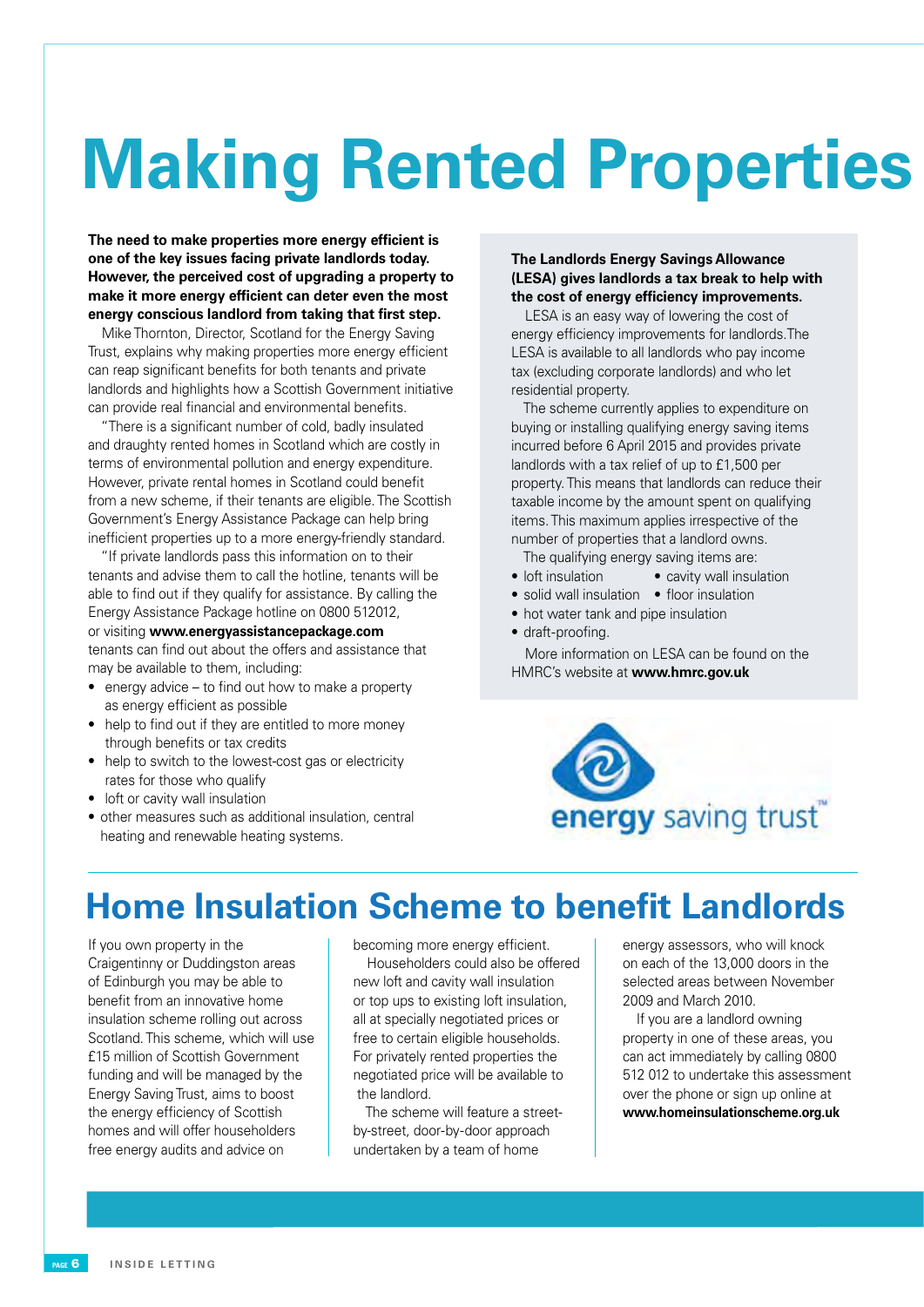# **More Energy Efficient**

### Energy Performance Certificates

As a private landlord, it would have been hard to miss all the talk about Energy Performance Certificates in 2008. Ten months into the scheme, energy efficiency experts from Changeworks assess their experience of Energy Performance Certificates (EPCs) and give some tips to landlords.

EPCs are part of the European Union's Energy Performance of Buildings Directive. Since January 2009 all new tenancies in Scotland have required an EPC.

An EPC details the energy performance of the property by giving it a rating on a scale from A to G, and recommends ways to improve the rating by recommending energy efficiency measures. EPCs give prospective tenants and buyers an indication of energy running costs of the property.

To date no certified property in Scotland has achieved an 'A' rating, the highest energy efficiency standard in an EPC.The lack of 'A' rated properties in Scotland is partly due to the nature of Scotland's housing stock.

Property owners should be aware not all properties will be suitable for all energy efficiency measures, and some old properties may never achieve a high rating. However, installing measures suitable to your property will ensure your property is as efficient as possible and well equipped for future trends in the market and in legislation.

The Scottish Government has recently adopted legal powers to enable it to enforce minimum housing standards and it may well extend these powers to making improvements to energy performance of properties mandatory.

In Australia, energy efficiency ratings for residential properties have been mandatory since 1999 and studies conducted in 2006-2007 show that amongst like-for-like properties, those with better energy efficiency ratings already command higher prices in the property market



While surveying a variety of properties in Edinburgh, Changeworks found the system used by Energy Assessors to make recommendations

is often too generalised for old or listed buildings. Recently, for example, an owner of a flat in a Georgian sandstone tenement in Edinburgh was advised to



overclad their property with external insulation, despite their property being on the second floor and in a Grade B listed building. With expertise in running several pioneering energy efficiency projects focused on old listed buildings, Changeworks is able to supplement automatically generated EPC recommendations with advice based on practical experience.

Jodie Wilson, Technical Energy Services Manager at Changeworks, advises landlords looking to survey and certify properties: "Choose someone who is qualified to conduct surveys and issue EPCs and who ideally can supplement recommendations on the certificate with practical advice and information to help you make the best decisions for your property."

For more information about Energy Performance Certificates contact Jodie Wilson, Technical Services Manager, Changeworks at 0131 538 7950 or e-mail **jwilson@changeworks.org.uk**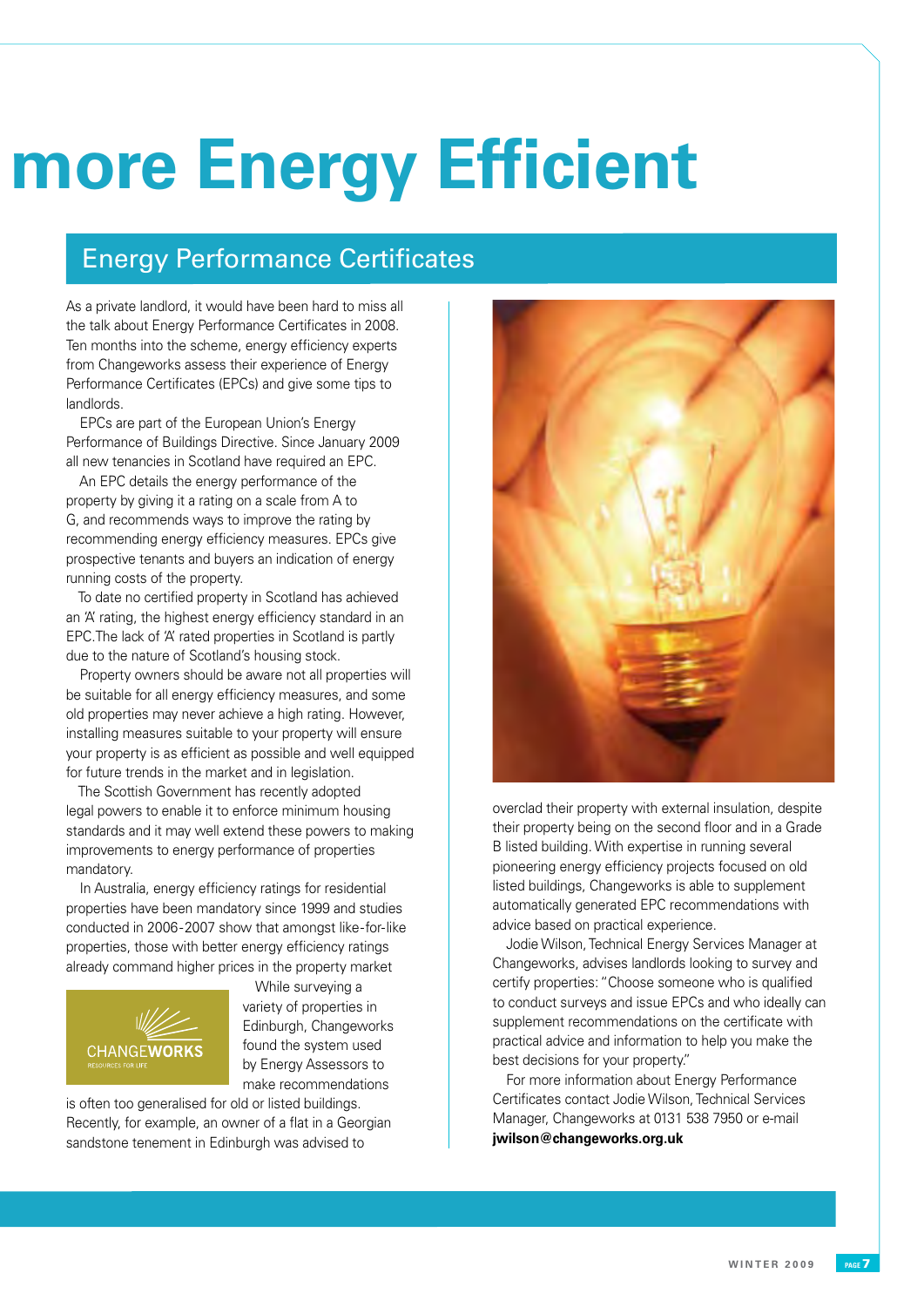## **HMO Licensing** –

speeding up the process

**Every year thousands of landlords in Edinburgh renew their HMO licences – here are a few key points to help make the process as simple and swift as possible.**

#### **The Application Process**

Know the expiry date of your current HMO licence and apply for the renewal in advance.

Check all details on the HMO application form are correct, especially:

- the day-to-day manager
- 24 hour emergency number
- vour place and date of birth
- HMO agent details and
- full Director details, where required.

Remember to sign the application form and enclose the correct fee.

#### **Site Notice**

A site notice (attached to the HMO application form) should be displayed for all new and renewal HMO licence applications. You need to display this for 21 days from the date of application in a prominent place outside the property. Check that this remains in place and make copies in case it is damaged during the 21 day period.

Take it down after 21 days and send it to the Licensing Section. Remember to sign and date it.

#### **Property Inspection**

You will be contacted to arrange a property inspection. If it is a renewal application and you have tenants in your property, make sure you give them notice and make arrangements to gain access. Bring copies of all required certification:

- • annual certificates: gas safety; fire fighting (where in place: 'Part 1' fire alarm system; emergency lighting; sprinkler system)
- three yearly certificates: electrical appliances; PIR electrical.
- You should have your own system to keep your safety certification up-to-date.

Do a check before your HMO inspection so that any defects can be repaired in time.

Common defects found during an HMO inspection include; broken window sash cords; defective bath seals; door closers that need adjustment; missing fire log books.

Your own regular property inspections should pick up any disrepair and wear and tear which should be fixed before the inspection.



Occasionally tenants remove doors and door closers or disconnect fire alarms. If you find this during a routine inspection, arrange repair work immediately and give your tenants a firm warning as this could compromise their safety.

If everything is in order, the officer will advise that they are satisfied with the property and recommend that your HMO licence is granted.

If only minor issues are found, you will be given a short report at the end of the inspection with a specific time frame in which to do the work. A further inspection will not normally be required.

If a number of items need attention you will be sent a full written report, with a date for a further inspection.

#### **Post Inspection**

If a short report has been issued, you must complete all the work within the specified period and confirm that it has been carried out. Failure could result in refusal of your HMO licence application.

If a full report has been issued, you will similarly be expected to have carried out all the work before the further inspection.

If there is a delay in carrying out the work, contact the inspecting officer who may extend the time given depending on the circumstances.

When the property meets the required standards, the inspecting officer will inform the Licensing Section.

#### **Neighbour Notification and Issuing the Licence**

If all is in order with the rest of the licence application, ie site notice and Police checks, a letter will be sent to you by the Licensing Section requesting that you notify your neighbours of the HMO licence. A sample neighbour notification will be included. You must then write to the Licensing Section to confirm that you have notified your neighbours and the HMO licence can then be issued which should be displayed in the property.

REMEMBER: If you are applying for a new HMO licence it is an offence to let the property as an HMO until the licence is granted.

#### **Keep in touch during the Application Process**

Inspection Team Tel: 0131 469 5193 E-mail: **hmo@edinburgh.gov.uk** Licensing Section Tel: 0131 529 4208 or E-mail: **licensing@edinburgh.gov.uk**

For more information Web: **www.edinburgh.gov.uk/ internet/Housing/CEC\_hmo\_index**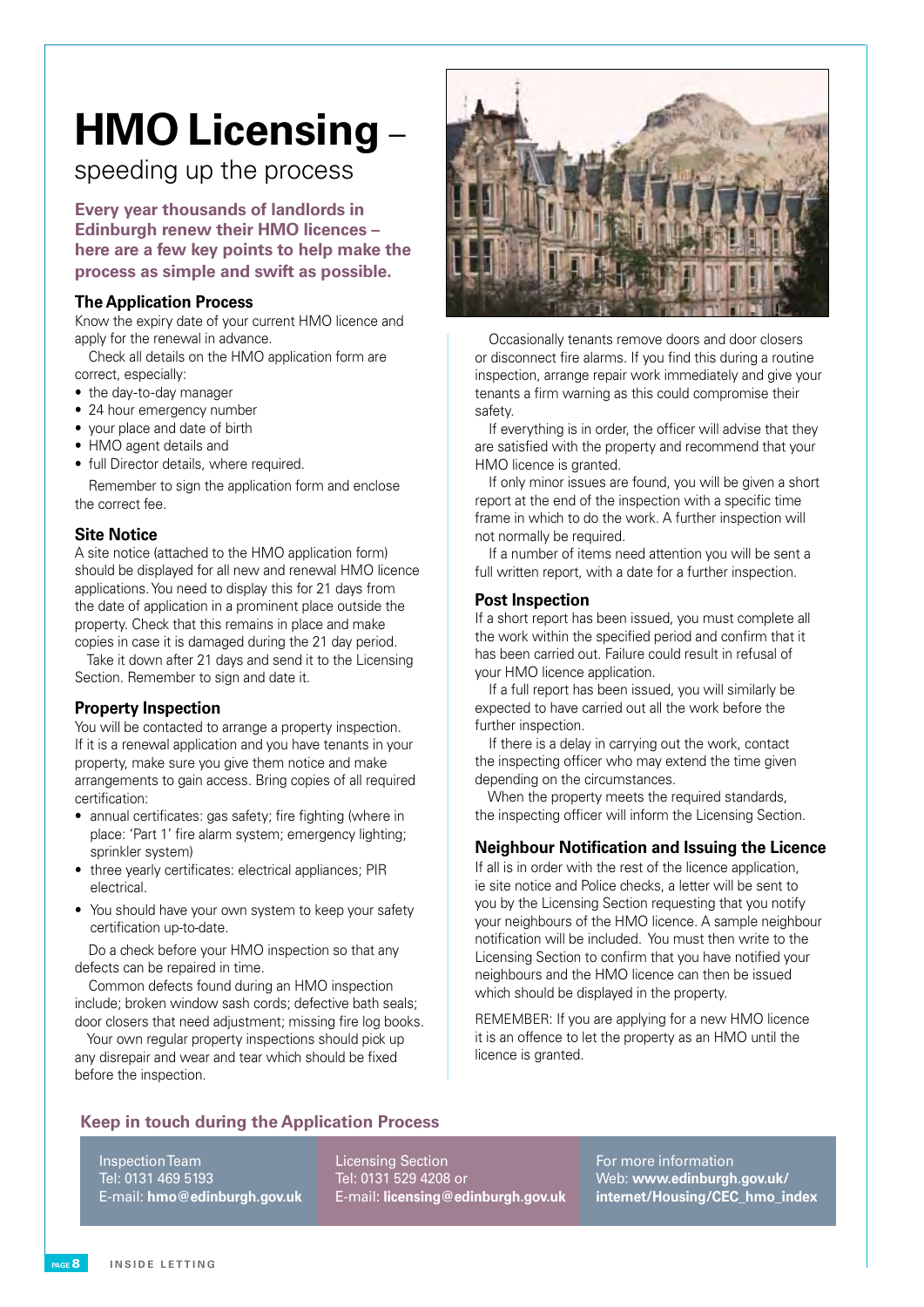# **Letwise**



Letwise offers a programme of training and briefing events for private landlords in Edinburgh. These courses are designed to inform landlords about the various aspects of property and tenancy management and to update on any changes which impact on the private rented market.

### Training Sessions: January to March 2010

#### BRIEFING SESSION

#### **Fire Safety in Double Upper HMOs**

Tuesday 8 December 2009, 2 to 4 pm or 6 to 8 pm Monday 14 December 2009, 2 to 4 pm Venue: Main Council Chamber, City Chambers, High Street, Edinburgh

This briefing session is intended to advise landlords and agents of the current fire safety benchmark standards for 'double upper' HMO licensed premises. ('Double upper'– a duplex style dwelling generally located on the upper most levels of tenement type property, entered from the top of the common stair.)

#### **Is it for you?**

If you own or manage a double upper HMO property you should attend this briefing session.



#### **Safety Requirements for your Property**

Thursday 14 January 2010, 1 to 4 pm Venue: Contract Heating, 2B Bankhead Crossway South, Edinburgh EH11 4EX

 This course, delivered by Contract Heating (members of NICEIC , the Fire Protection Association and Gas Safe Register approved) will give delegates practical experience on how to identify problems and faults within their property in relation to heating systems, water supplies and electrical systems. It will also show delegates how to read various safety certificates and identify what needs to be actioned.

#### **Course Objectives**

By the end of the course delegates will:

- have gained practical experience on identifying problems and faults within their property;
- have an awareness of what is required to provide safe accommodation for their tenants;
- know what procedures to follow in a gas emergency; and
- understand how to read safety certificates and identify any actions that are required to be taken.

#### **Is it for you?**

This course is intended for both new and experienced landlords and letting agents. Please note as this is a workshop based, practical course, numbers are limited to eight delegates per course. It is advised that you book early!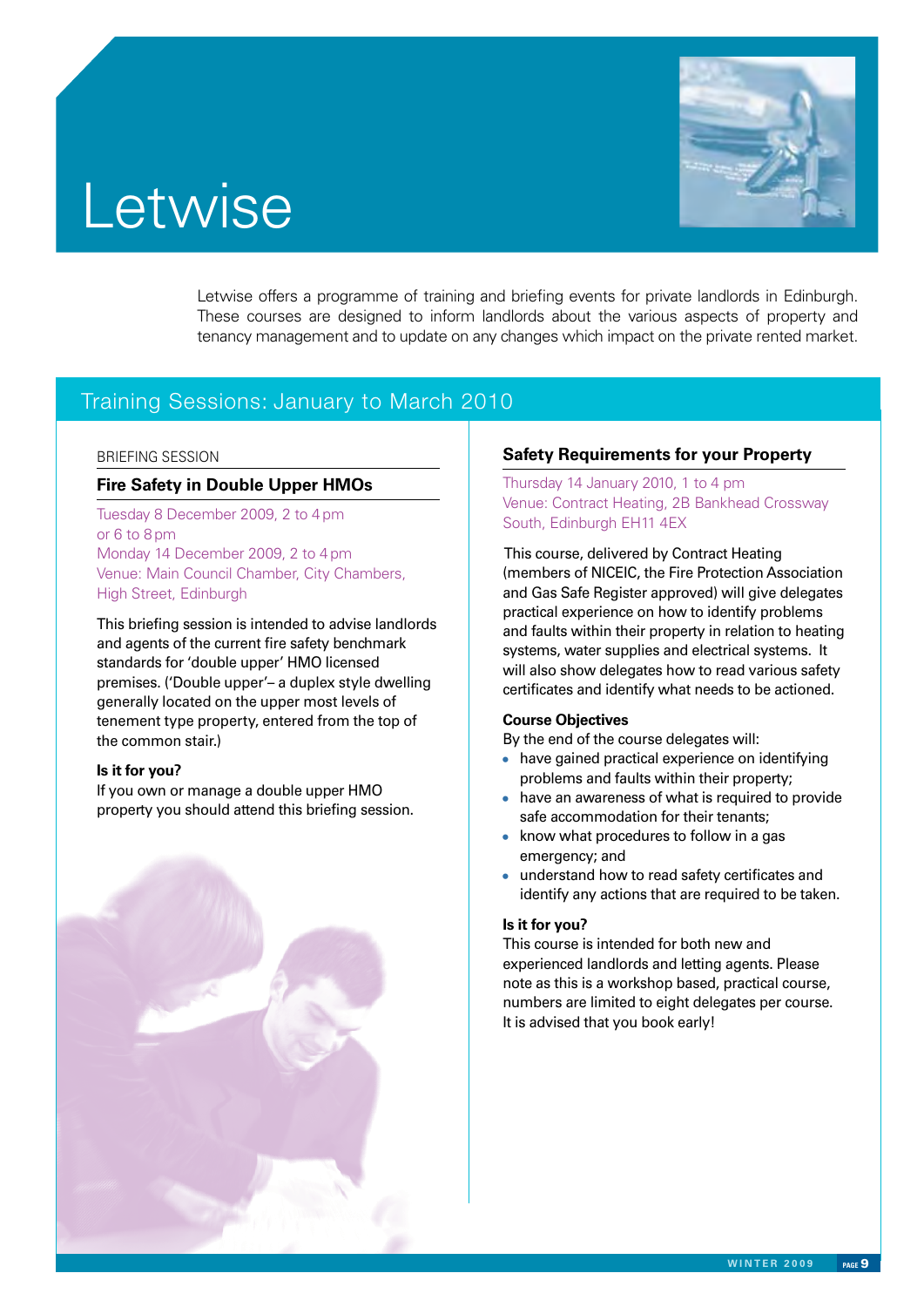#### **Saving Money on Domestic Energy**

#### Thursday 21 January 2010, 5.45 to 9 pm Venue: European Room, City Chambers, High Street, Edinburgh

Energy Performance Certificates now have to be provided to prospective tenants or buyers and may have an impact on rent levels and property values. Increased energy efficiency enhances the quality of housing, reduces fuel poverty, lowers the incidence of cold related illnesses and promotes affordable warmth. This, in turn, can lead to more stable tenancies and lower maintenance costs for your properties.

All householders, including private and social landlords, are now being encouraged to meet a range of energy efficiency targets in order to reduce the amount of energy being wasted in Edinburgh homes by 30 percent. Landlords can secure tax benefits under the Landlords Energy Saving Allowance as well as benefit from a range of energy efficiency grants by making their rental property more energy efficient.

 It is important that as an owner and a private landlord you are aware of changes and developments in this area and know what advice, assistance and grants are available to you.

#### **Is it for you?**

This briefing session will be of benefit to any landlord or letting agent interested in making their rental property more energy efficient, cost effective and attractive in a competitive rental market.

#### **Tenancy Agreements**

Thursday 4 February 2010, 1 to 4 pm Venue: European Room, City Chambers, High Street, **Edinburgh** 

This course will identify the key elements for inclusion in tenancy agreements and suggest good practice issues in establishing assured and short assured tenancies.

#### **Course Objectives**

By the end of this course delegates will:

- be aware of the legal requirements and pitfalls in creating assured and short assured tenancies;
- be aware of unfair contract terms in leases and how to avoid these;
- be aware of the legal rights and obligations of landlords and tenants;
- understand what action can be taken against tenants if things go wrong; and
- be aware of what could be construed as harassment.

#### **Is it for you?**

This course is intended for private landlords and letting agents involved in creating tenancy agreements whether let to individuals/families or shared occupancy. It is intended to cover assured and short assured tenancies, and is not intended to address resident landlords or protected tenancies.

All of these courses are free of charge. You can book a place by contacting Letwise on 0131 529 7454 or e-mailing: **letwise@edinburgh.gov.uk**

For further information about these courses or future training events, contact our Training and Development Officer, Rachel Fleming on 0131 529 2177 or e-mail: **rachel.fleming@edinburgh.gov.uk**

#### **CANCELLATION POLICY**

If delegates fail to cancel their place on a course, and subsequently do not attend, their place(s) on future courses for the advertised quarter **may** be cancelled and offered to someone else on the waiting list, in order to maximise capacity and make courses as cost effective as possible. This does not prevent delegates from booking on courses within the next advertised quarter.

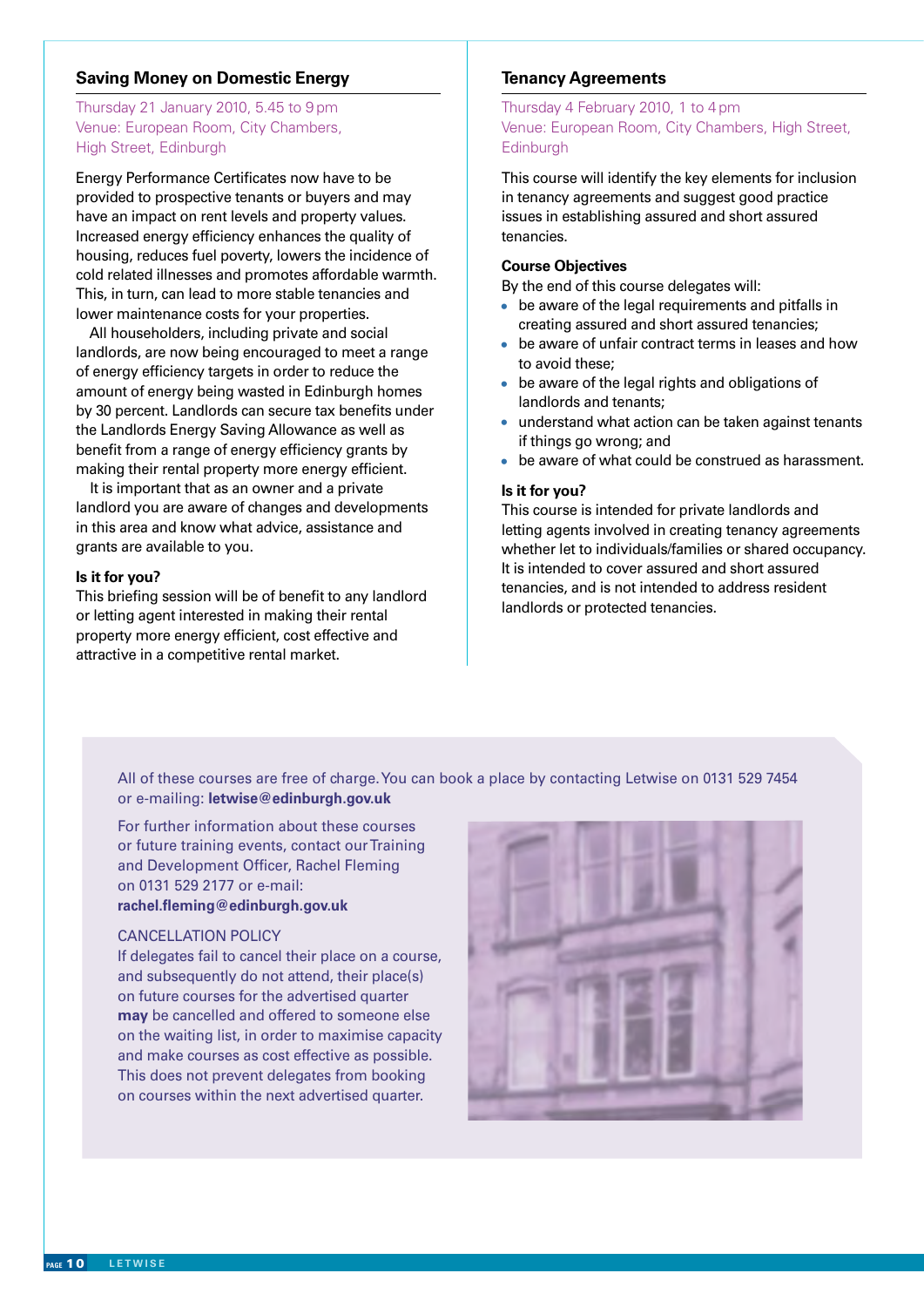#### **Recovery of Possession**

#### Thursday 11 February 2010, 1 to 3.30 pm Venue: Midlothian Suite, Lothian Chambers, High Street, Edinburgh

This course will enable delegates to understand the legal requirements and pitfalls in successfully recovering possession of their property under the assured and short assured tenancy regime.

#### **Course Objectives**

By the end of the course delegates will:

- understand the mandatory and discretionary grounds for repossession;
- understand the legal requirements to successfully regain possession at the end of a lease;
- be aware of the notices and procedures required in repossession;
- be aware of what can go wrong when seeking possession, and how to avoid these problems; and
- understand court processes.

#### **Is it for you?**

This course is beneficial both for both new and experienced landlords and letting agents. It is not designed for resident landlords.

#### **Resolving Conflicts Positively**

Thursday 4 March 2010, 12.45 to 4 pm Venue: Business Centre, City Chambers, High Street, **Edinburgh** 

This course will explore techniques for resolving conflicts to everyone's satisfaction. Typical disputes between landlord/tenant and tenant/neighbours will be examined and delegates will learn straightforward practical techniques for helping to ensure conflicts are handled productively.

#### **Course Objectives**

By the end of the course delegates will:

- be aware of how conflicts arise;
- have a better understanding of how conflicts escalate;
- be aware of how not to make conflicts worse;
- be familiar with some constructive negotiating techniques;
- be familiar with some practical skills for handling conflicts positively; and
- be aware of how mediation can help.

#### **Is it for you?**

This course is suitable for all private landlords and letting agents.

#### **Fire, Electrical and Plumbing Regulations**

Wednesday 10 March 2010, 5.45 to 8.30 pm Venue: European Room, City Chambers, High Street, **Edinburgh** 

This course will inform landlords and letting agents about property standards in relation to fire, electrics and plumbing.

#### **Course Objectives**

By the end of this course delegates will:

- be aware of the importance of good fire safety in rented property and why it is taken so seriously;
- be aware of new building regulations; and
- be aware of water byelaws operated by Scottish Water.

#### **Is it for you?**

This course is recommended for all private landlords and letting agents.

#### **Finance Matters**

Thursday 18 March 2010, 5.45 to 8.30 pm Venue: European Room, City Chambers, High Street, **Edinburgh** 

This course will give an overview of the issues which should be considered when buying, renting and disposing of property in order to maximise the benefits of current tax legislation. It will also cover how to maintain effective financial and book-keeping records.

#### **Course Objectives**

By the end of the course delegates will be able to:

- understand the implications of current taxation legislation as it affects landlords;
- understand the most effective ways to structure; and
- understand how to maintain effective financial and bookkeeping records.

#### **Is it for you?**

This course is aimed at both new and experienced landlords and letting agents or those considering how to maximise tax benefits from current legislation and those who would like more information on effective bookkeeping.

#### **Safety Requirements for your Property**

Thursday 25 March 2010, 1 to 4 pm Venue: Contract Heating, 2B Bankhead Crossway South, Edinburgh EH11 4EX The details for this course are on page 9.

**W IN T E R 2 0 0 9 page** 11